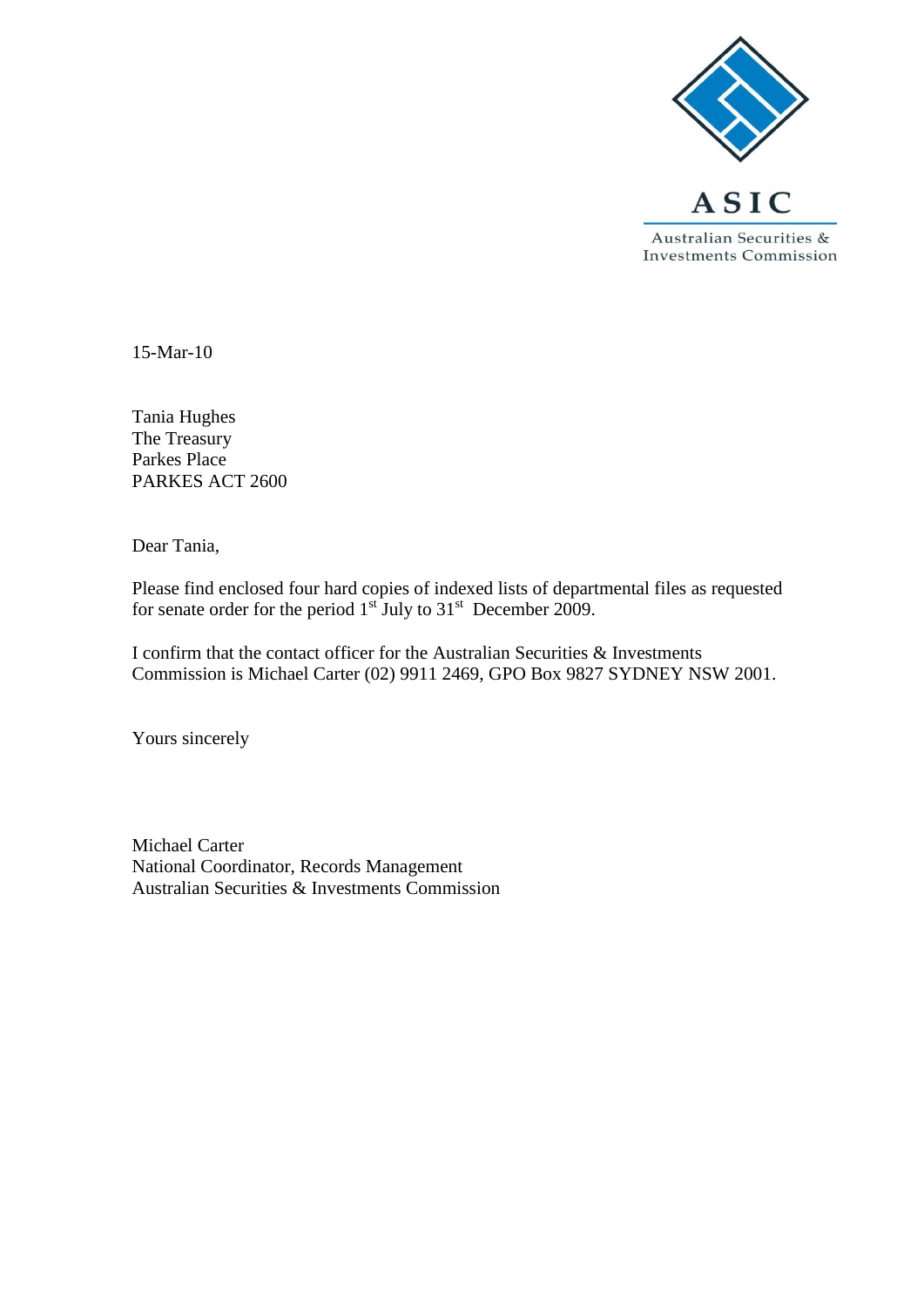

## **SENATE LIST ORDER NO 6**

## **AUSTRALIAN SECURITIES AND INVESTMENTS COMMISSION**

*Indexed File Lists Created between 1st July and 31st December 2009*

| Dates:                                 | $1ST$ July – 31 <sup>st</sup> December 2009                        |  |
|----------------------------------------|--------------------------------------------------------------------|--|
| <b>Contact:</b>                        | <b>Michael Carter</b> (02) 9911-2469<br>Michael.Carter@asic.gov.au |  |
| <b>Website Details:</b> Use link below | http:/www.asic.gov.au                                              |  |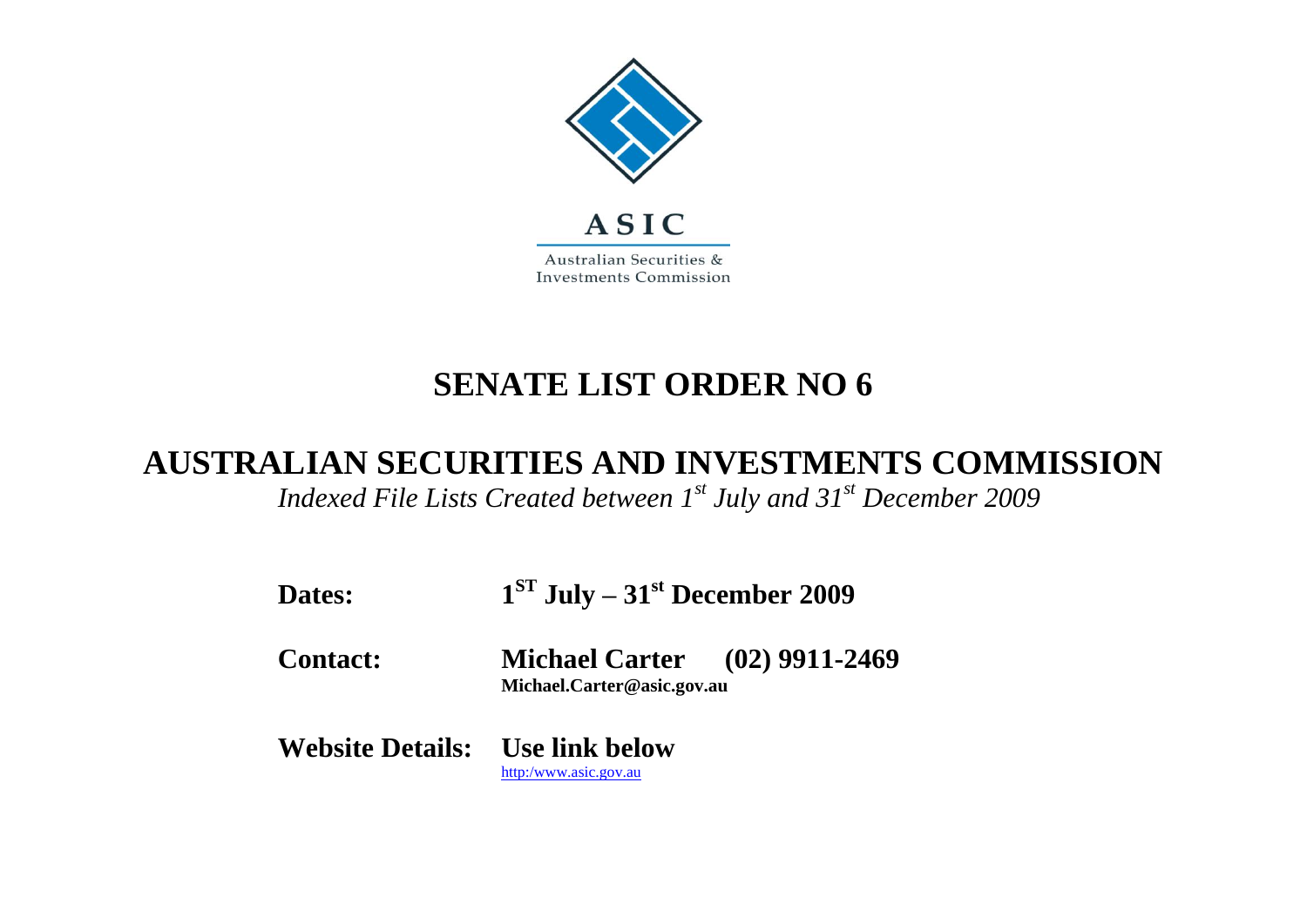PMR 2009/018018 COMPARATIVE LISTING & OPERATING RULES PROJECT PMR 2009/018537 HOW SHOULD SUPERANNUATION TRUSTEE NOTIFY ASIC OF CHANGE OF SUPERANNUATION PLAN NAME? PMR 2009/019169 RETAIL DEBT OFFERING PROJECT PMR 2009/019947 INSURANCE REQUIREMENTS FOR REGISTERED LIQUIDATORS PART 6 24 -06-2008 - 21-05-2009 PMR 2009/020480 APPROVAL OF NOMINEES FOR FOREIGN HOLDERS UNDER S615 PMR 2009/020654 GOOD ADVERTISING GUIDE PMR 2009/021755 FACILITATING ONLINE DISCLOSURE OF FINANCIAL SERVICES PMR 2009/021903 OPTIONS FOR IMPLEMENTATION OF A HEDGE FUND INDUSTRY CODE PMR 2009/022097 ACCESS TO DEBTOR'S SUPERANNUATION TO MEET PERSONAL DEBT PMR 2009/022410 MARGIN LENDING - FINANCIAL REQUIREMENTS PMR 2009/023244 STRATEGIC POLICY SEEKING ADVICE ON S1013L IN INSURANCE CONTEXT PMR 2009/023967 POLICY-MEANING OF FAIR ORDERLY AND TRANSPARENT PMR 2009/023968 POLICY- MEANING OF FAIR, ORDERLY AND TRANSPARENT CORRESPONDENCE AND GENERAL PMR 2009/023971 POLICY- MEANING OF FAIR, ORDERLY AND TRANSPARENT MATERIALS PMR 2009/024830 STRATEGIC POLICY: CRIMINAL CODE JOINT OFFENCE CONSEQUENTIAL AMENDMENTS PMR 2009/024832 STRATEGIC POLICY: CIVIL PENALTIES REVIEW PART 2 PMR 2009/024836 STRATEGIC POLICY: LPP - INDEPENDENT REVIEW PMR 2009/027849 CORPORATIONS 2009-2010 PROJECT - UNDERSTANDING HOW SHAREHOLDER VOTING WORKS PART 3 PMR 2009/027850 CORPORATIONS 2009-2010 PROJECT - UNDERSTANDING HOW SHAREHOLDER VOTING WORKS PART 4 PMR 2009/027949 CARBON TRADING & PROSPECTUS DISCLOSURE PMR 2009/028613 TRUSTEE COMPANIES - LEGISLATION: TRANSFER TO CORPORATIONS ACT 2001 AND INTER-GROUP TRANSFERS OF **BUSINESS** PMR 2009/028680 TRANSFER / COMPETITION FRAMEWORK PMR 2009/028718 RELATED PARTY TRANSACTIONS PMR 2009/028719 UNLISTED UNRATED DEBENTURES 2009 REPORT AND CONSULTATION PAPER PMR 2009/028720 WHO OWNS LISTED ENTITIES PMR 2009/032092 PROJECT - REGULATORY GUIDE 74 UPDATE